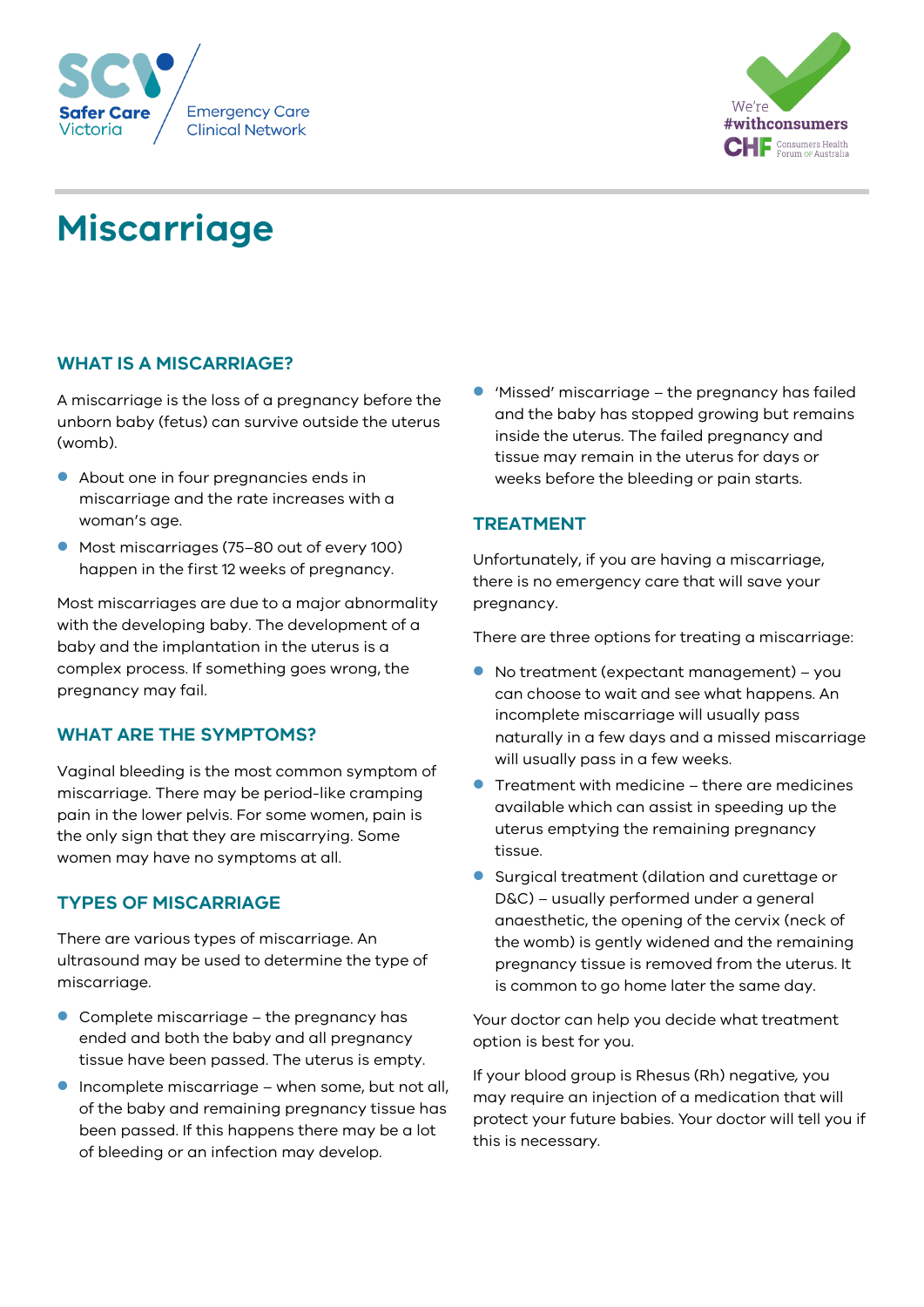#### **HOME CARE**

- **Take it easy while the bleeding is heavy or you** have pain. This allows you time to recover physically and emotionally.
- **If you have pain, you may need some mild pain** relief such as paracetamol. If you have been prescribed any other medications, take them as instructed and be sure to finish all antibiotics, even if you feel better after two or three days. If you take medication to speed up the uterus emptying, you may require some stronger pain relief or anti-nausea medication.
- A heat-pack on your abdomen can help decrease the pain. It can be applied for up to 20 minutes every hour, as needed. Check your skin after five minutes; if a rash or irritation occurs, remove the heat pack.
- Use sanitary pads, not tampons, while you are bleeding.

It is advised that you do not resume sexual intercourse until the bleeding has stopped; however, when you are emotionally ready to have sex is an individual decision.

## **WHAT TO EXPECT**

- Most women bleed for five to 10 days. This is heavy in the first few days then becomes light and watery. You should seek medical advice if you have heavy bleeding, fever, abdominal pain that is not controlled by simple pain relief medicines or your vaginal discharge smells offensive.
- Your next period should come within four to six weeks and may be heavy and abnormal.
- $\bullet$  Most of the problems that cause miscarriage happen by chance and there is no way of knowing if it will happen again. In most cases, the next pregnancy goes to full term.

# **HOW WILL I FEEL ABOUT THE MISCARRIAGE?**

There is no 'right way' to feel after a miscarriage. A range of feelings is normal, and they may remain for some time. Your feelings may include sadness, anger, disbelief, disappointment and a sense of

isolation. Consider speaking with your doctor, a community support group or counsellor if you are finding it difficult to discuss with friends or family.

#### **TRYING FOR ANOTHER PREGNANCY**

There is no right time to try to get pregnant again, although it is advised that you wait until after your next period. Some couples may need time to adjust to their loss, while others may want to try again right away. If you do not wish to conceive again in the near future you should seek advice about contraception.

#### **PREVENTION**

There is no special treatment to prevent further miscarriage, although there is some general advice.

- Stay healthy. Do not drink alcohol, smoke or use drugs.
- $\bullet$  Take folate (folic acid) this is a vitamin that can be purchased over the counter from your local pharmacy. This helps with the formation of the baby's nervous system. Take 0.5mg per day for one month prior to pregnancy if possible and for the first 12 weeks of pregnancy.
- Maintain a healthy diet and weight by exercising regularly.

Women who have had three miscarriages in a row are at risk of miscarrying again. If you fall into this group, your local doctor can refer you to see a specialist for further tests, counselling and management of future pregnancies.

## **FOLLOW-UP**

You should have a check-up with your doctor about six weeks after your miscarriage to make sure there are no problems and that your uterus has returned to its normal size. You can also ask any questions about your miscarriage. If you have any other concerns, see your local doctor.